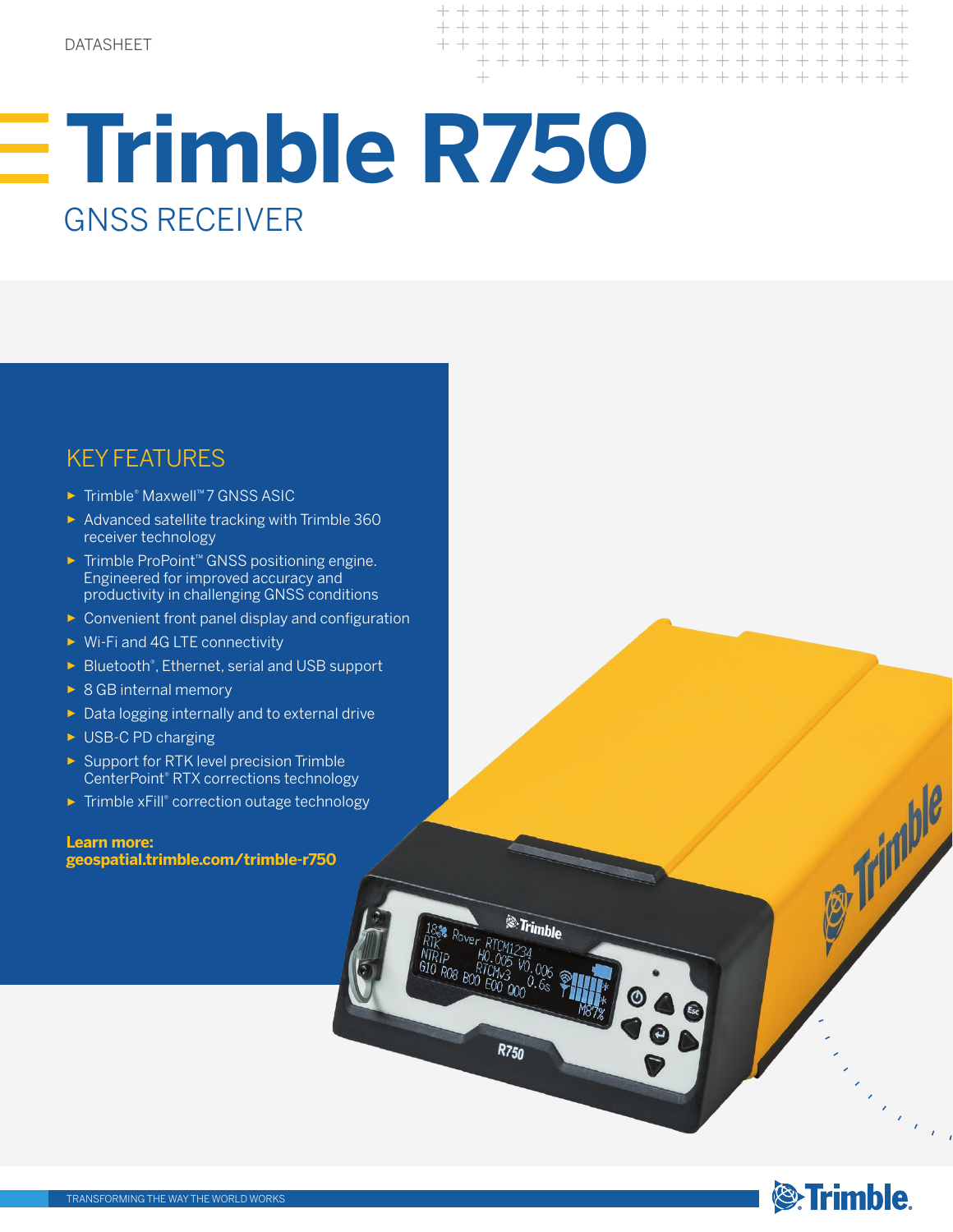## PERFORMANCE SPECIFICATIONS

#### GNSS MEASUREMENTS

Advanced Trimble Maxwell 7 Custom GNSS Chips with 336 channels

Trimble EVEREST™ Plus multipath signal rejection

Constellation agnostic, flexible signal tracking and improved positioning<sup>1</sup> in challenging GNSS environments with Trimble ProPoint GNSS technology High-precision multiple correlator for GNSS pseudorange measurements

Unfiltered, unsmoothed pseudo-range measurements data for low noise, low multipath error, low time domain correlation, and high-dynamic response

Very low noise carrier phase measurements with <1 mm precision in a 1 Hz bandwidth

MSS Band (2-channels): Trimble CenterPoint RTX correction service and OmniSTAR® by subscription

Reduced downtime due to loss of cellular connectivity with Trimble xFill technology

Signals tracked simultaneously

| GPS: L1C/A, L1C, L2C, L2E, L5                     |
|---------------------------------------------------|
| GLONASS: L1C/A, L1P, L2C/A, L2P, L3               |
| SBAS (WAAS, EGNOS, GAGAN, MSAS): L1C/A, L5        |
| Galileo: E1. E5A. E5B. E5 AltBOC. E6 <sup>2</sup> |
| BeiDou: B1, B1C, B2, B2A, B2B, B3                 |
| QZSS: L1C/A, L1S, L1C, L2C, L5, L6                |
| NavIC (IRNSS): L5                                 |
| L-band: CenterPoint RTX                           |

|                                                          |                                                                           | L-band: CenterPoint RTX           |           |
|----------------------------------------------------------|---------------------------------------------------------------------------|-----------------------------------|-----------|
| Positioning rates: 1 Hz, 2 Hz, 5 Hz, 10 Hz, 20 Hz, 50 Hz |                                                                           |                                   |           |
| POSITIONING PERFORMANCE <sup>3</sup>                     |                                                                           |                                   |           |
| <b>STATIC GNSS SURVEYING</b>                             |                                                                           |                                   |           |
| <b>High-Precision Static</b>                             |                                                                           |                                   |           |
|                                                          | Horizontal                                                                | $3$ mm + 0.1 ppm RMS              |           |
|                                                          | Vertical                                                                  | $3.5$ mm + 0.4 ppm RMS            |           |
| <b>Static and Fast Static</b>                            |                                                                           |                                   |           |
|                                                          | Horizontal                                                                | $3$ mm + 0.5 ppm RMS              |           |
|                                                          | Vertical                                                                  | $5$ mm + 0.5 ppm RMS              |           |
| REAL TIME KINEMATIC SURVEYING                            |                                                                           |                                   |           |
| Single Baseline < 30 km                                  |                                                                           |                                   |           |
|                                                          | Horizontal                                                                | 8 mm + 1 ppm RMS                  |           |
|                                                          | Vertical                                                                  | $15$ mm + 1 ppm RMS               |           |
| Network RTK <sup>4</sup>                                 |                                                                           |                                   |           |
|                                                          | Horizontal                                                                | 8 mm + 0.5 ppm RMS                |           |
|                                                          | Vertical                                                                  | $15$ mm + 0.5 ppm RMS             |           |
| RTK start-up time for specified precisions <sup>5</sup>  |                                                                           | 2 to 8 seconds                    |           |
| TRIMBLE RTX CORRECTION SERVICES                          |                                                                           |                                   |           |
| CenterPoint RTX <sup>6</sup>                             |                                                                           |                                   |           |
|                                                          | Horizontal                                                                | 2 cm (0.06 ft) RMS                |           |
|                                                          | Vertical                                                                  | 5 cm (0.16 ft) RMS                |           |
|                                                          | RTX convergence time for specified precisions in Trimble RTX Fast regions |                                   | $< 1$ min |
|                                                          | RTX convergence time for specified precisions in non RTX Fast regions     |                                   | $<$ 3 min |
| TRIMBLE xFILL <sup>7</sup>                               |                                                                           |                                   |           |
|                                                          | Horizontal                                                                | $RTK^8 + 10$ mm (0.03 ft)/min RMS |           |
|                                                          | Vertical                                                                  | $RTK^8$ + 20 mm (0.06 ft)/min RMS |           |
| TRIMBLE xFILL PREMIUM <sup>7</sup>                       |                                                                           |                                   |           |
|                                                          | Horizontal                                                                | 3 cm RMS                          |           |
|                                                          | Vertical                                                                  | 7 cm RMS                          |           |
| CODE DIFFERENTIAL GNSS POSITIONING                       |                                                                           |                                   |           |
|                                                          | Horizontal                                                                | $0.25 m + 1$ ppm RMS              |           |
|                                                          | Vertical                                                                  | $0.50 m + 1$ ppm RMS              |           |
|                                                          | SBAS <sup>9</sup>                                                         | typically <5 m 3DRMS              |           |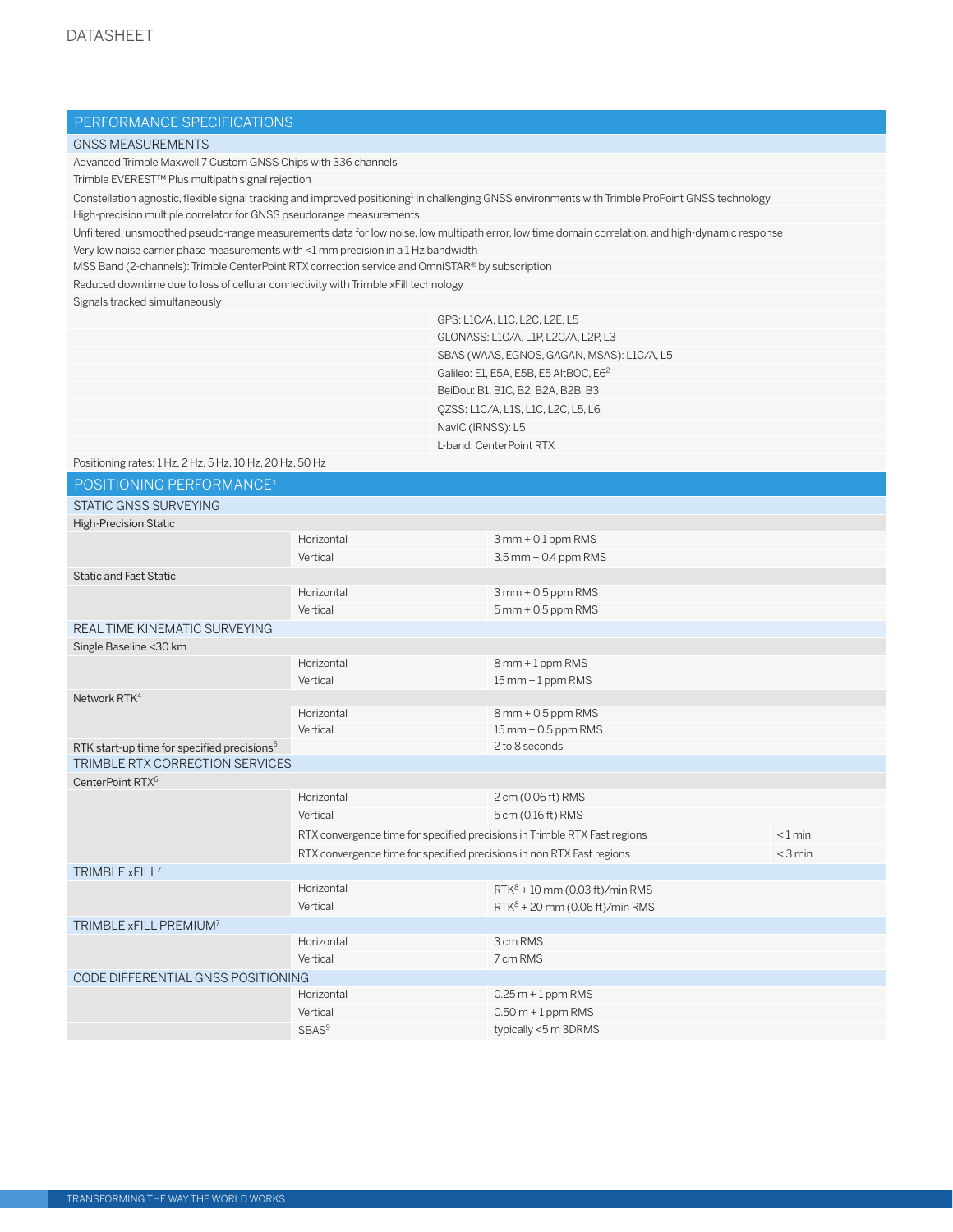# **Trimble R750** GNSS RECEIVER

| <b>HARDWARE</b>                    |                                                                                                                                          |                                                                    |  |
|------------------------------------|------------------------------------------------------------------------------------------------------------------------------------------|--------------------------------------------------------------------|--|
| <b>PHYSICAL</b>                    |                                                                                                                                          |                                                                    |  |
| Keyboard and display               |                                                                                                                                          |                                                                    |  |
|                                    | Display 32 characters by 4 rows                                                                                                          |                                                                    |  |
|                                    | On/Off key for one-button startup                                                                                                        |                                                                    |  |
|                                    | Escape and Enter keys for menu navigation                                                                                                |                                                                    |  |
|                                    | 4 arrow keys (up, down, left, right) for option scrolls and data entry                                                                   |                                                                    |  |
| Dimensions $(L \times W \times D)$ | 269 mm (10.6 in) x 141 mm (5.5 in) x 61 mm (2.4 in)                                                                                      |                                                                    |  |
| Weight                             | 2.05 kg (4.52 lb)                                                                                                                        |                                                                    |  |
| Temperature <sup>10</sup>          |                                                                                                                                          |                                                                    |  |
|                                    | Operating                                                                                                                                | -40 °C to +65 °C (-40 °F to +149 °F)                               |  |
|                                    | Storage                                                                                                                                  | -40 °C to +80 °C (-40 °F to +176 °F)                               |  |
| Humidity                           | 93% humidity at 40 °C for a duration of 3 hours (IEC-60945 Method 8.3)                                                                   |                                                                    |  |
| Ingress Protection                 | IP67 for temporary submersion to depth of 1 m (3.3 ft), dustproof                                                                        |                                                                    |  |
| Shock and vibration                |                                                                                                                                          |                                                                    |  |
|                                    | Pole drop                                                                                                                                | Designed to survive a 1.1 m (3.6 ft) pole drop onto a hard surface |  |
|                                    | Shock - Non-operating                                                                                                                    | To 75 g, 6 ms                                                      |  |
|                                    | Shock - Operating                                                                                                                        | To 40 g, 10 ms, saw-tooth                                          |  |
|                                    |                                                                                                                                          | IEC 60945 Method 8.7                                               |  |
|                                    | Vibration                                                                                                                                | Random 6.2 g RMS operating                                         |  |
|                                    |                                                                                                                                          | 9.8 g RMS 24-2000 Hz for 1 hrs each axis survival                  |  |
| <b>ELECTRICAL</b>                  |                                                                                                                                          |                                                                    |  |
|                                    | Integrated internal battery 7.26 V, 6700 mAh, Lithium-ion                                                                                |                                                                    |  |
|                                    | Internal battery operates as a UPS during an ext power source failure                                                                    |                                                                    |  |
| Internal                           | Internal battery will charge from external power source as long as source can support the power drain and is more than<br>12.5 VDC       |                                                                    |  |
|                                    | Integrated charging circuitry                                                                                                            |                                                                    |  |
|                                    | Power input on 7-pin 0-shell Lemo connector is optimized for lead acid batteries with a cut-off threshold of 11.5 V,<br>Maximum 28 VDC   |                                                                    |  |
|                                    | Power input on the 26-pin D-sub connector has a cut-off threshold of 10.5 V                                                              |                                                                    |  |
| External                           | Power source supply (Internal/External) is hot-swap capable in the event of power source removal or cut off                              |                                                                    |  |
|                                    | DC external power input with over-voltage protection                                                                                     |                                                                    |  |
|                                    | Receiver automatically turns on when connected to external power                                                                         |                                                                    |  |
|                                    | 5.7 W in rover mode with internal LTE modem                                                                                              |                                                                    |  |
| Power consumption                  | 6.1 W in base mode with internal LTE modem                                                                                               |                                                                    |  |
| Operation time on internal battery |                                                                                                                                          |                                                                    |  |
| Rover                              | 8.5 hours cellular receive (Internal or Controller via Bluetooth)                                                                        |                                                                    |  |
| <b>Base station</b>                | 7.4 hours cellular transmit                                                                                                              |                                                                    |  |
| CERTIFICATIONS <sup>11</sup>       |                                                                                                                                          |                                                                    |  |
| Safety                             | IEC 62368-1, IEC 60950-1, IEC 62311, IEEE C95.3, UN 38.3, UL 2054                                                                        |                                                                    |  |
| <b>FCC</b>                         | Part 15 Subpart B (Class B device), subpart C Section 15.2.47, Part 90, Part 22/24/27, part 2, KDB 447498 D01                            |                                                                    |  |
| Canada                             | ICES-003 (Class B). RSS-GEN, RS-102, RSS-247, RSS-130/132/133/139/199.                                                                   |                                                                    |  |
| <b>EU</b>                          | RED 2014/53/EU, EN 300 113, EN 300 328, EN 301 908, EN 303 413, EN IEC 62368-1, RoHS Directive 2011/65/EU,<br>WEEE Directive 2012/19/EU. |                                                                    |  |
| <b>UKCA</b>                        | S.I. 2017 No. 1206, S.I. 2016 No. 1091, S.I. 2016 No. 1101.                                                                              |                                                                    |  |
| <b>ACMA</b>                        | AS/NZS 4268, AS/NZS CISPR 32                                                                                                             |                                                                    |  |
| Communications                     | PTCRB. Bluetooth SIG                                                                                                                     |                                                                    |  |